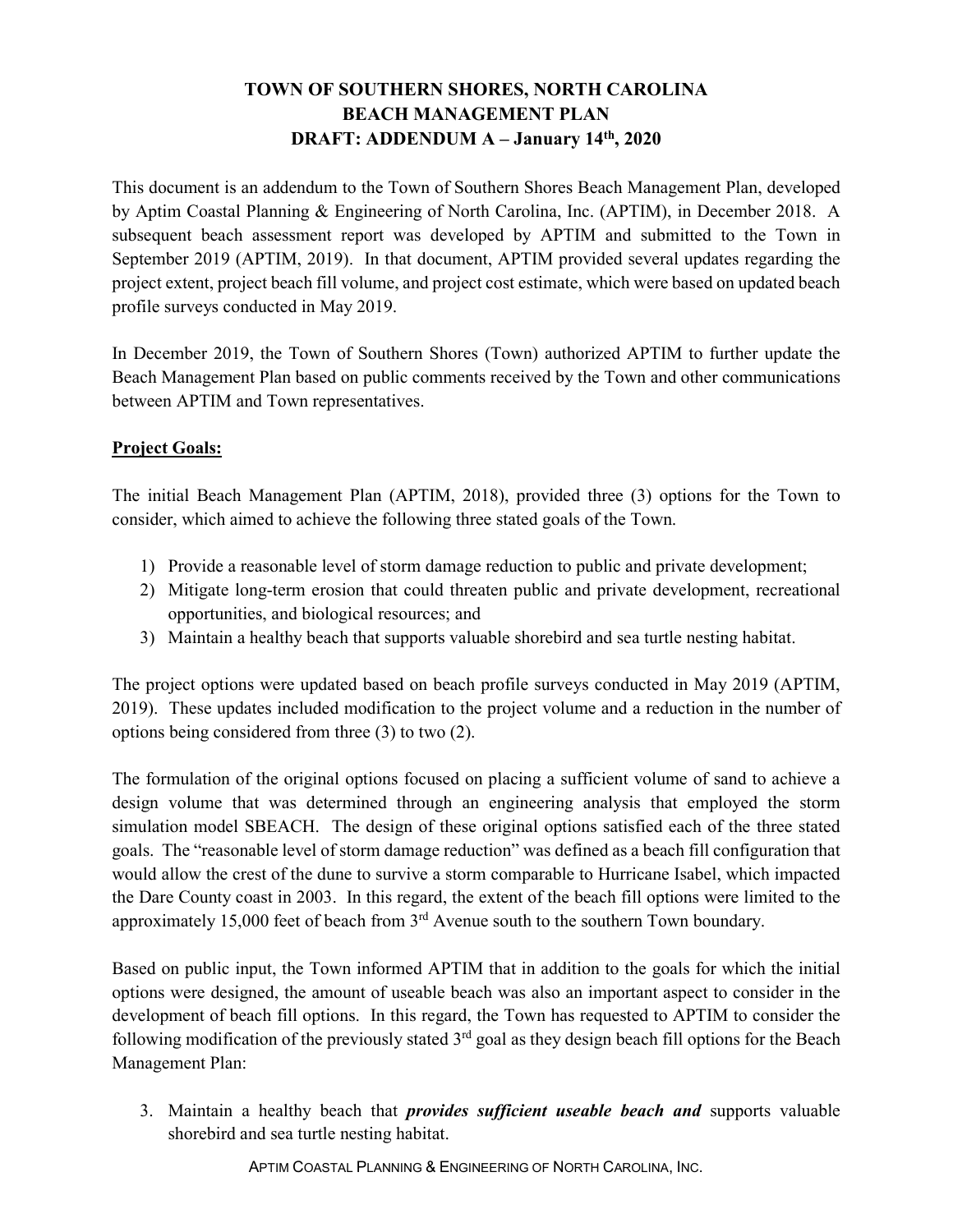### **Additional Beach Fill Options:**

In order to develop additional alternatives to achieve the modified goal #3 the term "sufficient useable beach" needed to be defined. The first step in defining this term was to first determine how to define "useable beach". Once this term was defined, APTIM examined the beach conditions along the Town of Southern Shores south of Station -150+00 (located near 3rd Avenue) as well as those portions of Kitty Hawk and Kill Devil Hills that were nourished in 2017 to define what might be considered "sufficient". The analysis also considered the fact that the direction provided by the Town was that an option that better aligns with Goal #3 should be provided that is comparable in cost to that of Option 1 in the 2019 update (approximately \$14 Million).

In order to define the term "useable beach", the profile plots provided in the 2019 survey report were evaluated to determine representative elevation contours that would represent the "dry sand beach". Based on this examination, the +12.0 ft. NAVD88 contour was used as the landward limit of the "dry sand beach"; whereas the +4.0 ft. NAVD88 contour was used as the seaward limit of the "dry sand beach". [Figure 1](#page-1-0) shows a beach profile plot for data collected in May 2019 at Station -100+00, which is located at Dolphin Run. The orange vertical lines cross the profile at the +12.0 ft. NAVD88 and +4.0 ft. NAVD88 contour and the distance between would be considered the "useable beach".



<span id="page-1-0"></span>**Figure 1. Cross section plot of beach profile data illustrating the defined "useable beach" along Station -100+00 located at Dolphin Run.** 

APTIM COASTAL PLANNING & ENGINEERING OF NORTH CAROLINA, INC.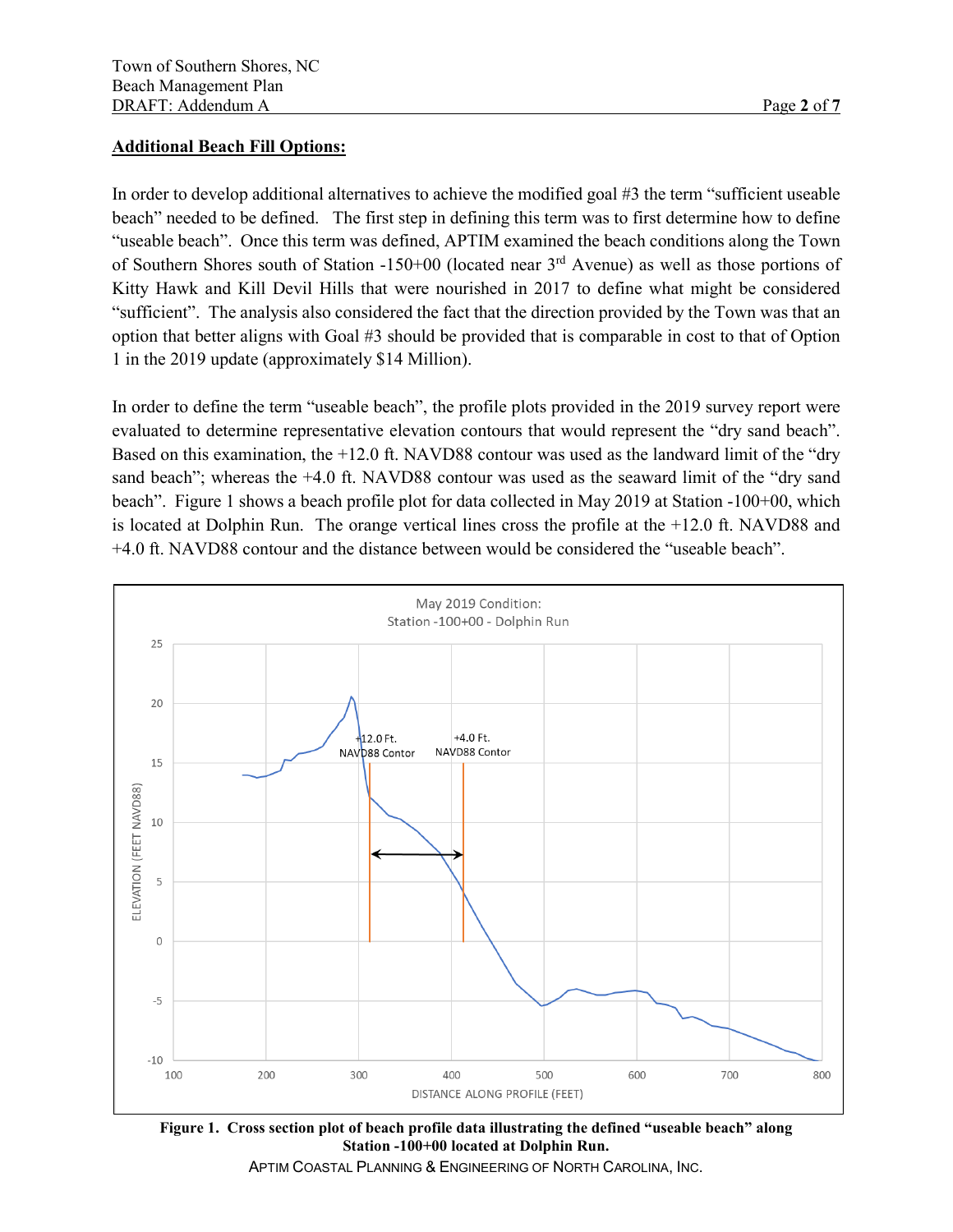[Figure 2](#page-2-0) shows an image taken in May 2019 from approximately the wet sand at Station -90+00, which is located between Trout and Porpoise Run. The image is used to show the approximate location of the +12 and +4 ft. NAVD88 contours and what the beach width represents.



**Figure 2. Graph showing the beach width as measured between the +12 ft. and +4 ft. NAVD88 contours from the northern Town limit of Southern Shores to approximately E Baum Street in Kill Devil Hills.**

<span id="page-2-0"></span>The useable beach width, as defined as the distance between the +12 ft. NAVD88 contour and the +4.0 ft. NAVD88 contour, was computed along the entirety of the Towns of Southern Shores and Kitty Hawk, and along the portion of Kill Devil Hills, along which beach nourishment was conducted in 2017. [Figure 3](#page-3-0) shows a plot of this data.

In order to determine useable beach widths that may meet the Town's desired criteria of "sufficient", several segments of the Towns of Southern Shores, Kitty Hawk, and Kill Devil Hills were evaluated. Likewise, individual profiles were examined to help Town representatives visualize the concept of "sufficient" in terms of "useable beach".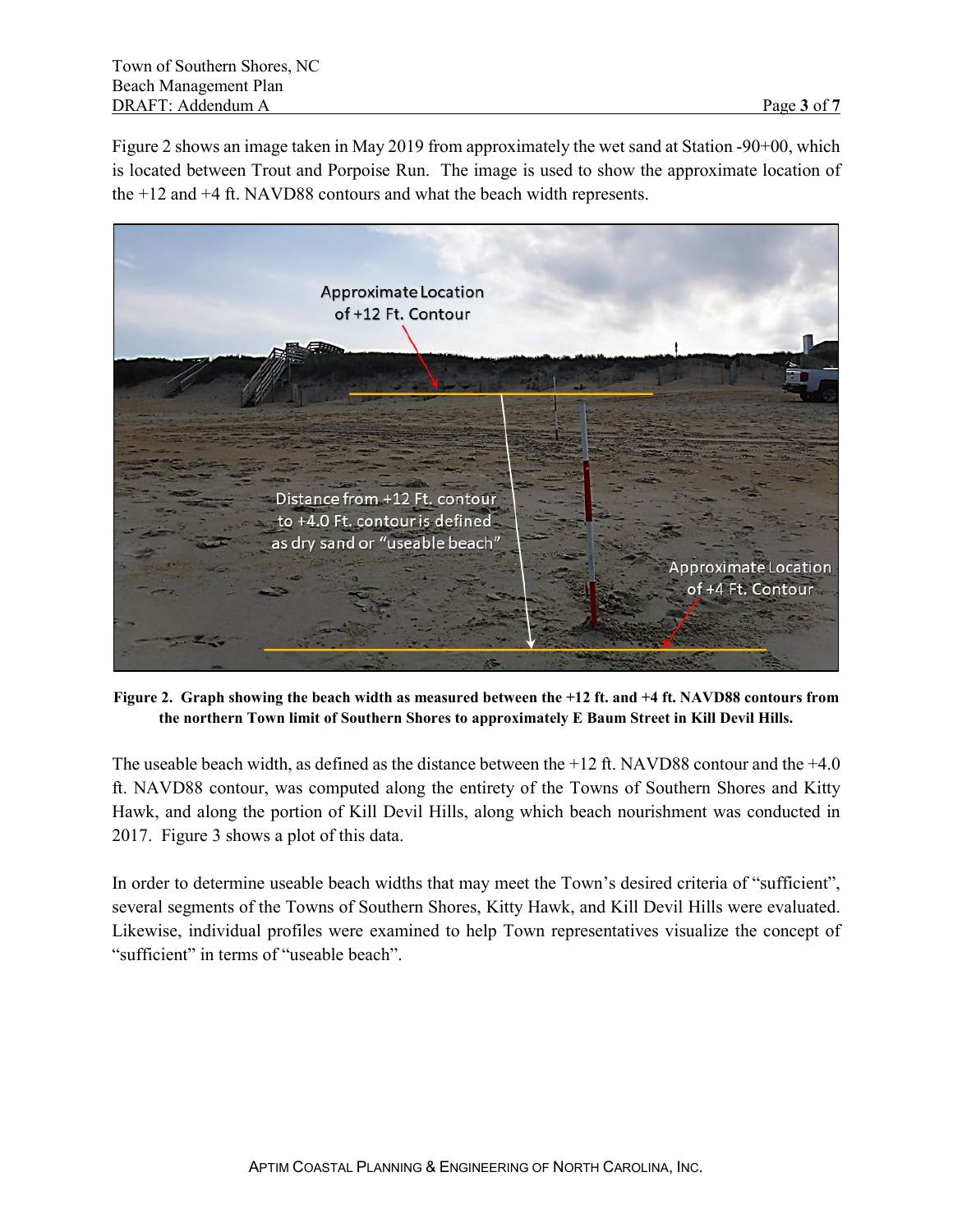

<span id="page-3-0"></span>**Figure 3. Graph showing the beach width as measured between the +12 ft. and +4 ft. NAVD88 contours from the northern Town limit of Southern Shores to approximately E Baum Street in Kill Devil Hills.**

Average useable beach widths as defined herein were computed along the portion of Southern Shores from  $3<sup>rd</sup>$  Avenue (Station -150+00) south to the southern Town limit (Station 0+00) and along the entirety of the portion of Southern Shores, Kitty Hawk, and Kill Devil Hills that received sand during the 2017 beach nourishment project. This area extends from around Skyline Road (Station -20+00) in Southern Shores, south to a point approximately 200 ft. south of the public beach access in Kill Devil Hills at Asheville Street (Station 320+00). Based on data collected in May 2019, the average useable beach width along Southern Shores south of  $3<sup>rd</sup>$  Avenue was 84 ft. The average useable beach width in the larger area, where sand was placed during the 2017 beach nourishment project in the three Towns, was 103 ft. as measured in May 2019.

The feedback from Town representatives suggested that the area from the northern Town limit down to approximately  $5<sup>th</sup>$  Avenue (Station 157+41) was the area in which useable beach was insufficient. Coincidently, this portion of the Town was the portion that the initial shoreline vulnerability assessment found was least vulnerable to storm impacts, and thus was not included in the initial beach fill options. The average useable beach width along this portion of the Town's oceanfront was 57 ft. based on the May 2019 survey data.

[Table 1](#page-4-0) shows a comparison of the different average useable beach widths evaluated. The discrepancy between the average useable beach width along the northern portion of the Town (57 feet) and the average along the rest of the Town (84), is 27 feet. Assuming a constructed beach fill berm of +6.0 ft. NAVD88 and a depth of closure of -24 ft. NAVD88, a design fill density of 30 cy/ft. would be required to widen the beach 27 feet between the northern town limit and  $5<sup>th</sup>$  Avenue.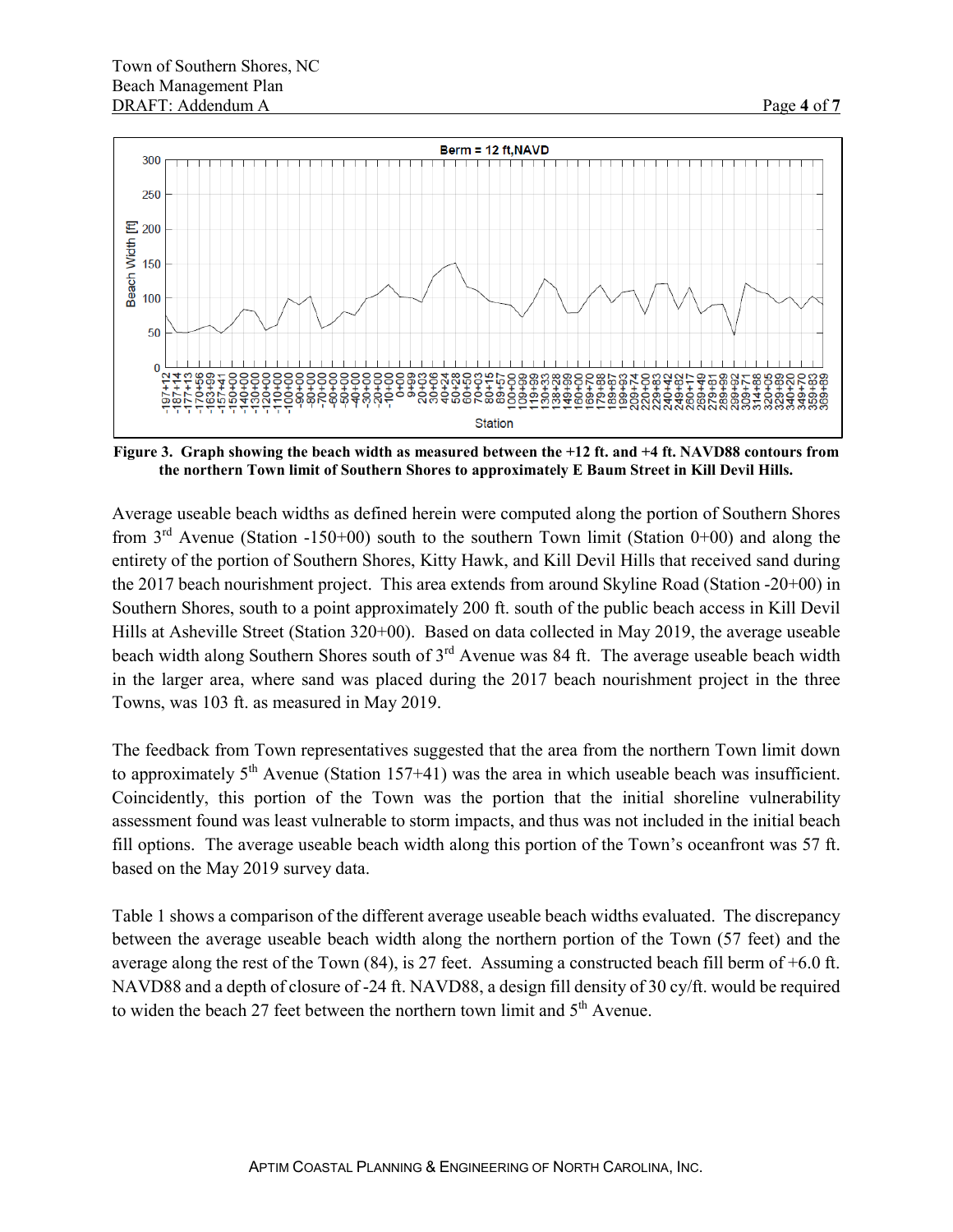| <b>Beach Section</b>                                                                   | <b>Profile Stations</b> | Average Useable Beach<br>Width |
|----------------------------------------------------------------------------------------|-------------------------|--------------------------------|
| Town of Southern Shores from 3rd<br>Avenue South to Southern Town Limit                | $-150+00$ to $0+00$     | 84                             |
| 2017 Sand Placement Area (Skyline Road<br>to Asheville Street)                         | $-20+00$ to 320+05      | 103                            |
| Northern Section of Southern Shores<br>from 5th Avenue North to Northern Town<br>Limit | $-197+12$ to $-157+41$  | 57                             |

#### <span id="page-4-0"></span>**Table 1. Comparison of the average useable beach width computed for various portions of Southern Shores, Kitty Hawk, and Kill Devil Hills**

### **Option 4**

The previous studies included discussions on Options 1 through 3, therefore, the proposed additional options discussed herein are referred to as Options 4 and 5. Option 4 consists of an even beach fill design of 30 cy/ft. based on the dry sand beach width discussed in the previous section. Placing a design volume density of 30 cy/ft. along the Town of Southern Shores 19,712 foot oceanfront shoreline would require approximately 591,400 cy. [Table 2](#page-5-0) provides the updated design volume, diffusion loss volume, advanced fill volume, and taper volume for Option 4, which requires a total project volume of 878,300 cy.

Option 4 was designed to provide a sufficient useable beach. Based on the analysis described herein, Option 4 would meet that design objective. Based on the method in which "sufficient useable beach" was defined, the portion of Southern Shores south of 3<sup>rd</sup> Avenue had sufficient useable beach as of May 2019. A design volume of 30 cy/ft. from  $3<sup>rd</sup>$  Avenue (Station -150+00) south to approximately 450 feet south of Chicahauk Trail (Station -50+00) would not fully meet the recommended design beach fill density described in the September 2019 update to the Beach Management Plan. That design fill density was 36 cy/ft. The 36 cy/ft. design fill density was based on maintaining an average volume envelope density to provide sufficient storm damage reduction for a storm with characteristics of Hurricane Isabel that impacted the area in 2003. While Option 4 would place less than 36 cy/ft. along this section, a design volume of 30 cy/ft. would provide some storm damage reduction for this portion of the beach. Additional analysis will be required to quantify the level of storm damage reduction that would be provided by a fill density of 30 cy/ft. along this section of the shoreline.

### **Option 5**

Option 5 is essentially the same beach fill configuration proposed in Option 1 from 3<sup>rd</sup> Avenue south to the southern Town limit. Option 5 also includes the placement of 30 cy/ft from 3<sup>rd</sup> Avenue north to the northern Town limit. The 30 cy/ft. beach fill density along the northern section is based on the dry sand beach width discussed previously. The design volume for Option 5 is 681,400 cy. [Table 2](#page-5-0)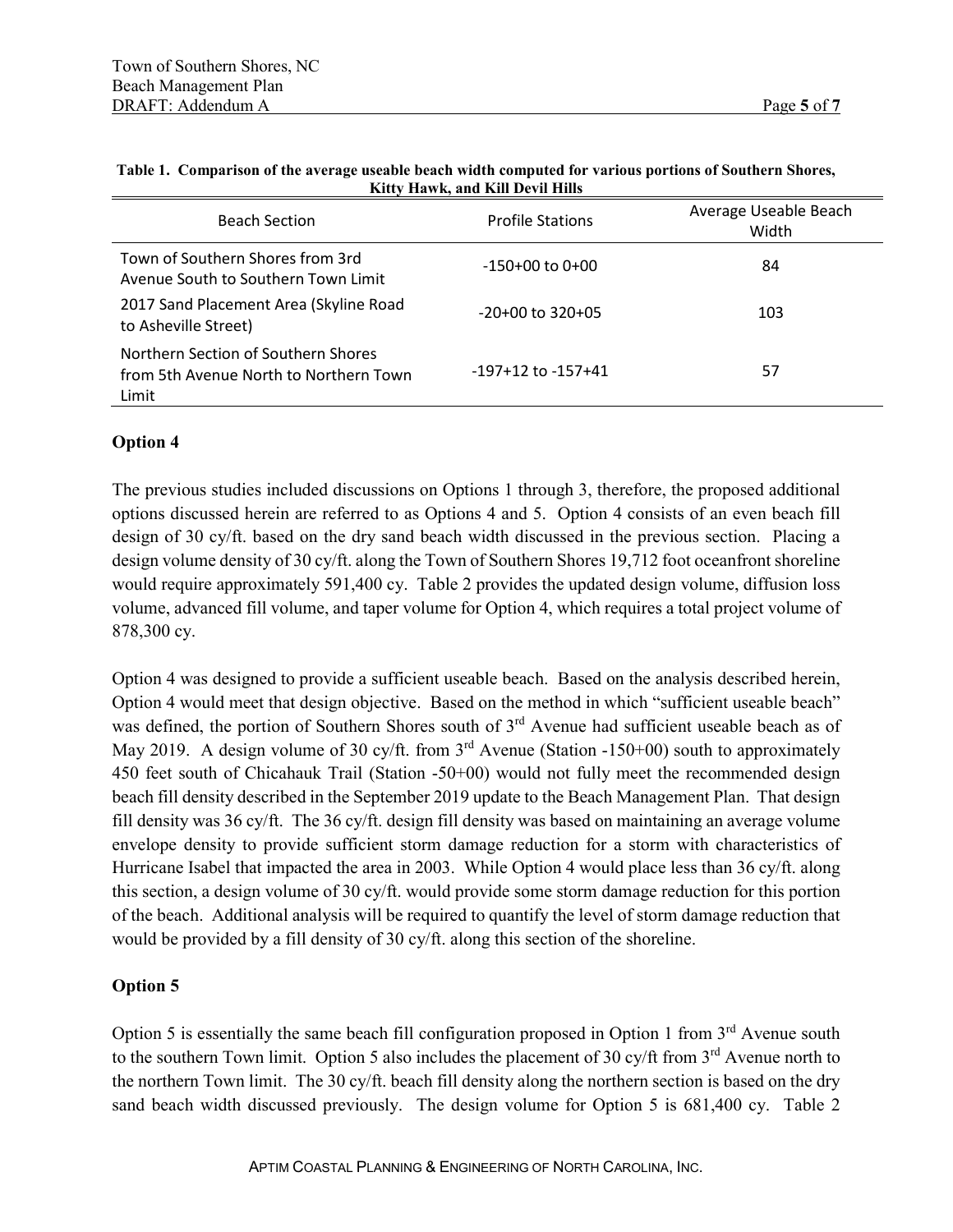provides the updated design volume, diffusion loss volume, advanced fill volume, and taper volume for Option 5, which requires a total project volume of 968,300 cy.

<span id="page-5-0"></span>

| Table 2. Comparison of volumes calculated for each of the beach fill options |                                 |                                               |                                                                            |                       |                        |                                     |  |  |
|------------------------------------------------------------------------------|---------------------------------|-----------------------------------------------|----------------------------------------------------------------------------|-----------------------|------------------------|-------------------------------------|--|--|
| Design                                                                       | Design<br>Volume <sup>(1)</sup> | <b>Diffusion</b><br><b>Loss Volume</b><br>(2) | <b>Advanced Fill</b><br>Volume $(3)$                                       | Taper<br>Volume $(4)$ | Total<br><b>Volume</b> | Avg. Fill<br>Density <sup>(5)</sup> |  |  |
| Option $1^{(6)}$                                                             | 540.000                         | 54.400                                        | 225,000                                                                    | 9.000                 | 828,400                | 36                                  |  |  |
| Option 2                                                                     |                                 |                                               | N/A - Design Volumes and Transition Area Volumes are the Same as Option 1. |                       |                        |                                     |  |  |
| Option $3(6)$                                                                | 720.000                         | 68,800                                        | 225,000                                                                    | 12.000                | 1,025,800              | 48                                  |  |  |
| Option 4                                                                     | 591.400                         | 54.400                                        | 225,000                                                                    | 7.500                 | 878.300                | 30                                  |  |  |
| Option 5                                                                     | 681,400                         | 54,400                                        | 225,000                                                                    | 7.500                 | 968,300                | 35                                  |  |  |

(1) Volume (CY) necessary to achieve the design goal of each option. This number excludes diffusion loss, advanced fill, and tapers.

<sup>(2)</sup> Volume (CY) included to account for diffusion losses and background erosion (APTIM, 2018).<br><sup>(3)</sup> Volume (CY) included to account for background erosion expected to occur throughout the nourishment interval. Re-nourishment interval assumed to be 5 years.

(4) Volume (CY) to construct a 500-foot taper on the northern end of the beach fill. Taper is dependent on the fill density at the northern extent of the project.

 $<sup>(5)</sup>$  Total Volume included in the Design Volume divided by the length of the beach fill (CY/FT).</sup>

 $^{(6)}$  Options that only include placement of beach fill south of 3 $^{rd}$  Avenue.

During the development of Options 1 and 3, the advanced fill was calculated based on the average volume change rate between December 2017 and May 2019 along the portion of the Town in which fill was proposed (-3 cy/ft/yr). Those options only proposed placing fill from  $3<sup>rd</sup>$  Avenue south to the southern Town limit. As previously stated, Options 4 and 5 propose to place fill along the entire length of the Town's oceanfront. The average volume change rate between December 2017 and May 2019 along the entire length of the Town's oceanfront is less than 1 cy/ft./yr. Using the actual computed volume change rate to calculate advanced fill would have resulted in an advanced fill volume less than what was used for Options 1 and 3. Options 4 and 5 assumes the same advanced fill volume as what was included in Options 1 and 3.

### **Summary of Beach Fill Options:**

[Table](#page-5-1) 3 provides a breakdown of the cost estimates for Options 4 and 5, as well as a comparison to cost estimates previously provided for Options 1 and 3. As previously stated, the direction provided by the Town was that an additional option that better aligns with Goal #3 should be provided that is comparable in cost to that of Option 1 (approximately \$14 Million). As shown in

<span id="page-5-1"></span>[Table](#page-5-1) 3, the estimated cost of Option 4 is \$14,755,600. Option 5, which maintains the same beach fill density as Option 1 from 3<sup>rd</sup> Avenue south to the southern Town limit and includes beach fill north of  $3<sup>rd</sup>$  Avenue with a density of 30 cy/ft. is estimated to cost approximately \$16,196,500.